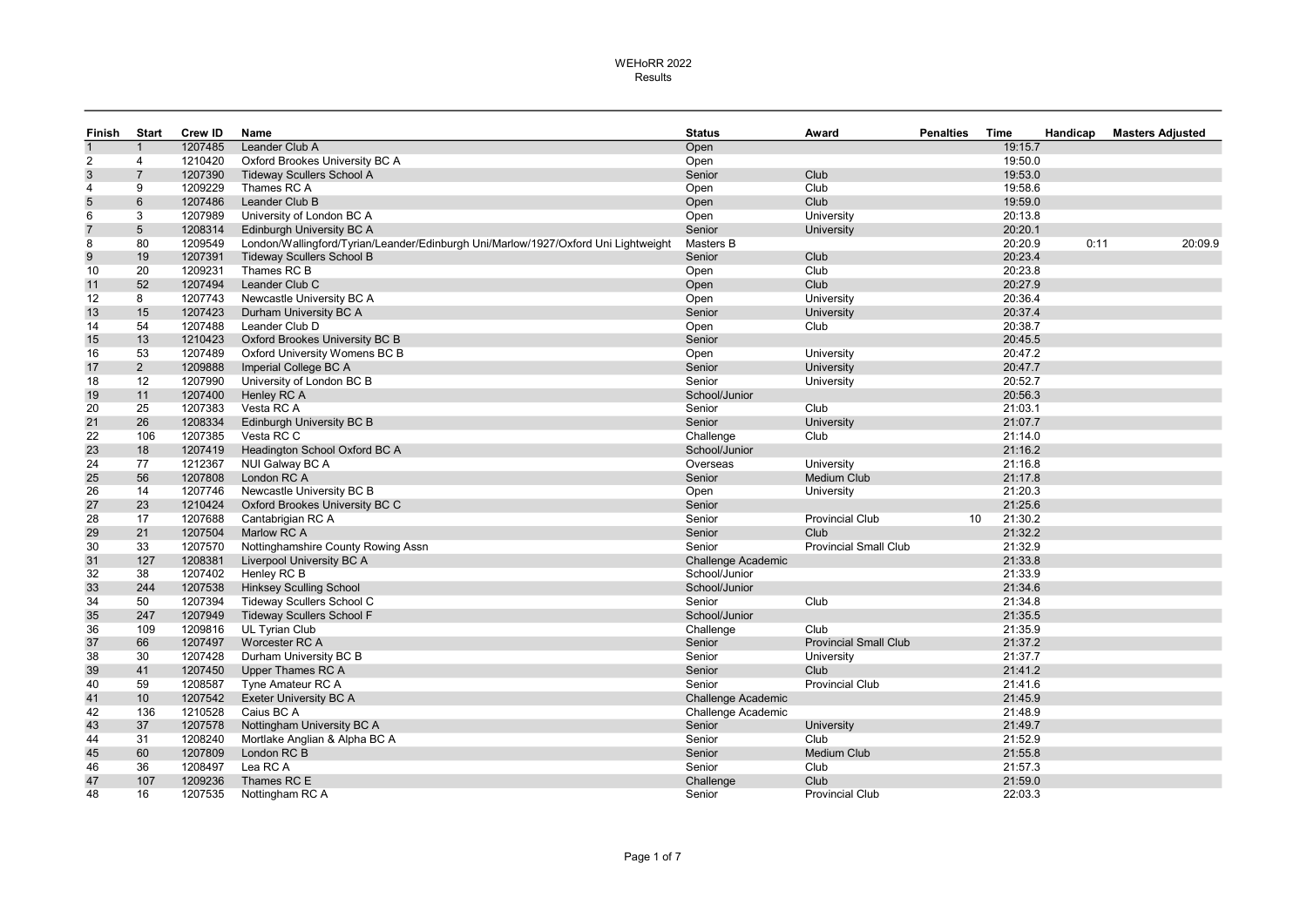| 49 | 144 | 1207470 | University College London BC A                                      | <b>Challenge Academic</b> |                               | 22:03.5 |      |         |
|----|-----|---------|---------------------------------------------------------------------|---------------------------|-------------------------------|---------|------|---------|
| 50 | 63  | 1207455 | City of Cambridge RC A                                              | Senior                    | <b>Provincial Club</b>        | 22:03.8 |      |         |
| 51 | 29  | 1212998 | <b>Glasgow University BC A</b>                                      | Senior                    | University                    | 22:03.9 |      |         |
| 52 | 32  | 1207800 | Agecroft RC A                                                       | Challenge                 | <b>Provincial Club</b>        | 22:06.3 |      |         |
| 53 | 70  | 1207689 | Cantabrigian RC B                                                   | Senior                    | <b>Provincial Club</b>        | 22:06.6 |      |         |
| 54 | 74  | 1207377 | Nottingham and Union RC                                             | Senior                    | <b>Provincial Medium Club</b> | 22:06.6 |      |         |
| 55 | 58  | 1210425 | Oxford Brookes University BC D                                      | Senior                    | University                    | 22:07.5 |      |         |
| 56 | 114 | 1207413 | Oxford Academicals RC A                                             | Challenge                 | Medium Club                   | 22:07.8 |      |         |
| 57 | 261 | 1209894 | St Pauls Girls School BC B                                          | <b>Beginner Academic</b>  |                               | 22:08.5 |      |         |
| 58 | 69  | 1207479 | <b>Curlew RC</b>                                                    | Senior                    | Club                          | 22:09.8 |      |         |
| 59 | 143 | 1209313 | Royal Chester RC A                                                  | Challenge                 | <b>Provincial Medium Club</b> | 22:10.8 |      |         |
| 60 | 46  | 1207384 | Vesta RC B                                                          | Senior                    | Club                          | 22:11.8 |      |         |
| 61 | 248 | 1209291 | Scottish Argonauts A                                                | School/Junior             |                               | 22:12.7 |      |         |
| 62 | 191 | 1212759 | Birmingham University BC A                                          | Challenge Academic        |                               | 22:12.9 |      |         |
| 63 | 40  | 1207691 | Putney Town RC A                                                    | Challenge                 | Club                          | 22:14.2 |      |         |
| 64 | 152 | 1209129 | Walton RC A                                                         | Senior                    | Club                          | 22:15.1 |      |         |
| 65 | 299 | 1210709 | University of Surrey BC B                                           | <b>Beginner Academic</b>  |                               | 22:15.9 |      |         |
| 66 | 154 | 1212309 | Cardiff University RC A                                             | Challenge                 |                               | 22:16.3 |      |         |
| 67 | 34  | 1207405 | City of Oxford RC A                                                 | Challenge                 | Club                          | 22:17.4 |      |         |
| 68 | 243 | 1207404 | Henley RC C                                                         | School/Junior             |                               | 22:22.0 |      |         |
| 69 | 112 | 1207417 | Southampton University BC A                                         | <b>Challenge Academic</b> |                               | 22:23.5 |      |         |
| 70 | 81  | 1208467 | Tideway SS/Upper Thames RC/Quintin BC                               | Masters C                 |                               | 22:25.0 | 0:31 | 21:54.0 |
| 71 | 68  | 1207509 | University of York BC A                                             | Senior                    | University                    | 22:26.5 |      |         |
| 72 | 82  | 1207608 | Upper Thames RC C                                                   | Masters C                 |                               | 22:28.2 | 0:31 | 21:57.2 |
| 73 | 134 | 1212256 | Leeds University BC A                                               | <b>Challenge Academic</b> |                               | 22:30.4 |      |         |
| 74 | 141 | 1207412 | Newark RC A                                                         | Challenge                 | <b>Provincial Medium Club</b> | 22:30.5 |      |         |
| 75 | 116 | 1209497 | Nottingham RC B                                                     | Challenge                 | <b>Provincial Club</b>        | 22:30.7 |      |         |
| 76 | 276 | 1207437 | Durham University BC C                                              | <b>Beginner Academic</b>  |                               | 22:30.7 |      |         |
| 77 | 115 | 1207378 | <b>Warwick University BC A</b>                                      | <b>Challenge Academic</b> |                               | 22:32.2 |      |         |
| 78 | 72  | 1209848 | Newnham College BC                                                  | Senior                    | University                    | 22:33.4 |      |         |
| 79 | 35  | 1208384 | <b>Bath University BC A</b>                                         | Senior                    | University                    | 22:33.6 |      |         |
| 80 | 179 | 1209160 | Trentham BC                                                         | Senior                    | <b>Provincial Medium Club</b> | 22:36.3 |      |         |
| 81 | 42  | 1207442 | <b>Wallingford RC</b>                                               | Challenge                 | <b>Medium Club</b>            | 22:37.3 |      |         |
| 82 | 245 | 1211885 | Tideway Scullers School E                                           | School/Junior             |                               | 22:37.6 |      |         |
| 83 | 48  | 1207462 | Sir William Perkins's School RC A                                   | School/Junior             |                               | 22:37.8 |      |         |
| 84 | 47  | 1207747 | Newcastle University BC C                                           | Challenge Academic        |                               | 22:39.0 |      |         |
| 85 | 145 | 1212531 | University of Surrey BC A                                           | <b>Challenge Academic</b> |                               | 22:39.5 |      |         |
| 86 | 253 | 1209292 | Scottish Argonauts B                                                | School/Junior             |                               | 22:40.7 |      |         |
| 87 | 249 | 1207448 | Yarm School BC                                                      | School/Junior             |                               | 22:41.7 |      |         |
| 88 | 254 | 1208234 | St Georges College BC                                               | School/Junior             |                               | 22:43.6 |      |         |
| 89 | 193 | 1207474 | Downing College BC                                                  | <b>Challenge Academic</b> |                               | 22:43.9 |      |         |
| 90 | 102 | 1207499 | Wallingford/Upper Thames/City of Sheffield/Barnes Bridge/Bedford RC | Masters F                 |                               | 22:44.4 | 1:45 | 20:59.4 |
| 91 | 189 | 1209567 | Sudbury RC                                                          | Challenge                 | <b>Provincial Small Club</b>  | 22:46.5 |      |         |
| 92 | 27  | 1207992 | University of London BC C                                           | Senior                    |                               | 22:46.9 |      |         |
| 93 | 122 | 1207374 | Twickenham RC A                                                     | Challenge                 | Club                          | 22:47.5 |      |         |
| 94 | 120 | 1207693 | Putney Town RC D                                                    | Challenge                 | Club                          | 22:47.9 |      |         |
| 95 | 119 | 1207406 | City of Oxford RC B                                                 | Challenge                 | Club                          | 22:49.3 |      |         |
| 96 | 132 | 1207440 | York City RC                                                        | Challenge                 | <b>Provincial Medium Club</b> | 22:49.7 |      |         |
| 97 | 148 | 1211548 | Leeds RC A                                                          | Challenge                 | <b>Provincial Small Club</b>  | 22:50.0 |      |         |
| 98 | 130 | 1207452 | Pembroke College (Cambridge) BC A                                   | Challenge Academic        |                               | 22:51.4 |      |         |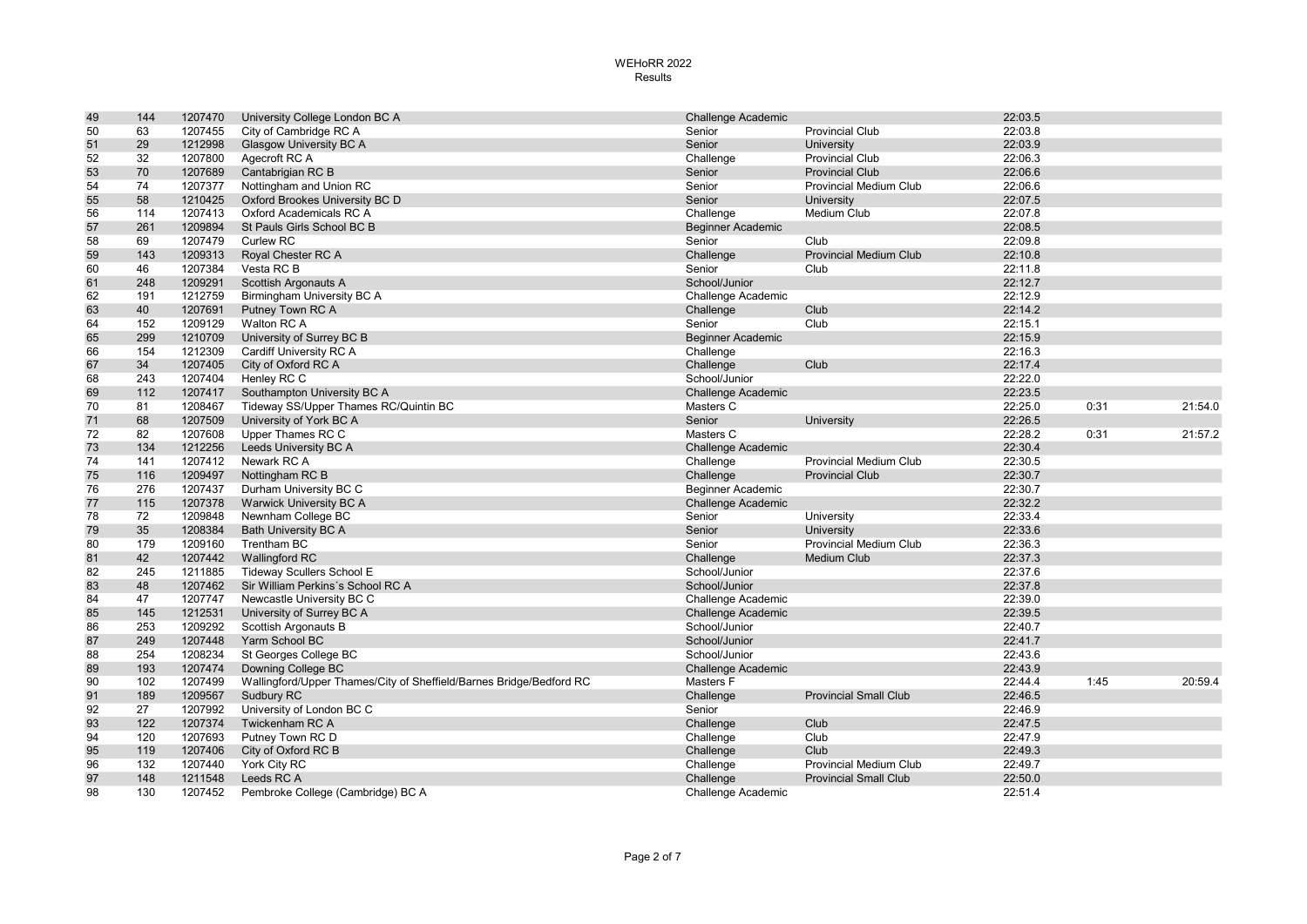| 99  | 62  | 1208201 | Mortlake Anglian & Alpha BC B     | Senior                    | Club                          |    | 22:51.7 |      |         |
|-----|-----|---------|-----------------------------------|---------------------------|-------------------------------|----|---------|------|---------|
| 100 | 155 | 1208449 | Kingston RC B                     | Challenge                 | Club                          | 10 | 22:51.7 |      |         |
| 101 | 129 | 1207386 | Vesta RC D                        | Challenge                 | Club                          |    | 22:53.1 |      |         |
| 102 | 123 | 1208443 | Norwich RC                        | Challenge                 | <b>Provincial Medium Club</b> |    | 22:53.5 |      |         |
| 103 | 121 | 1207454 | Reading RC                        | Challenge                 | Club                          |    | 22:54.9 |      |         |
| 104 | 246 | 1207828 | Canford School BC                 | School/Junior             |                               |    | 22:58.4 |      |         |
| 105 | 196 | 1210434 | <b>Emmanuel BC</b>                | <b>Challenge Academic</b> |                               |    | 22:58.8 |      |         |
| 106 | 65  | 1207451 | Upper Thames RC B                 | Senior                    | Club                          |    | 22:59.1 |      |         |
| 107 | 125 | 1208588 | Tyne Amateur RC B                 | Challenge                 | <b>Provincial Club</b>        |    | 23:01.1 |      |         |
| 108 | 250 | 1209233 | <b>Bedford Girls School RC</b>    | School/Junior             |                               |    | 23:01.4 |      |         |
| 109 | 108 | 1207398 | Wolfson College (Oxford) BC A     | <b>Challenge Academic</b> |                               |    | 23:02.4 |      |         |
| 110 | 151 | 1212769 | Globe RC                          | Challenge                 | Medium Club                   |    | 23:02.4 |      |         |
| 111 | 28  | 1209481 | Auriol Kensington RC A            | Challenge                 | Club                          |    | 23:03.2 |      |         |
| 112 | 22  | 1207432 | <b>Bristol University BC A</b>    | Senior                    | University                    |    | 23:03.4 |      |         |
| 113 | 113 | 1207505 | Marlow RC B                       | Challenge                 | Club                          |    | 23:04.3 |      |         |
| 114 | 133 | 1207515 | University College (Oxford) BC A  | Challenge Academic        |                               |    | 23:05.2 |      |         |
| 115 | 153 | 1207500 | Ardingly RC/Kingston RC           | Challenge                 |                               |    | 23:06.4 |      |         |
| 116 | 228 | 1211183 | First and Third Trinity BC        | Challenge Academic        |                               |    | 23:06.7 |      |         |
| 117 | 131 | 1207556 | <b>Furnivall Sculling Club A</b>  | Challenge                 | Club                          |    | 23:07.4 |      |         |
| 118 | 128 | 1207375 | Twickenham RC B                   | Challenge                 | Club                          |    | 23:08.6 |      |         |
| 119 | 229 | 1207967 | <b>Exeter University BC B</b>     | <b>Challenge Academic</b> |                               |    | 23:08.9 |      |         |
| 120 | 44  | 1207802 | Agecroft RC B                     | Senior                    | <b>Provincial Club</b>        | 10 | 23:11.0 |      |         |
| 121 | 71  | 1207456 | City of Cambridge RC B            | Senior                    | <b>Provincial Club</b>        |    | 23:13.2 |      |         |
| 122 | 238 | 1208594 | Dart-Totnes Amateur RC            | Challenge                 | <b>Provincial Small Club</b>  |    | 23:13.2 |      |         |
| 123 | 156 | 1207407 | City of Oxford RC C               | Challenge                 | Club                          |    | 23:15.0 |      |         |
| 124 | 126 | 1208992 | Cambridge 99 RC A                 | Challenge                 | <b>Provincial Club</b>        |    | 23:15.4 |      |         |
| 125 | 239 | 1212141 | <b>Trinity Hall BC</b>            | <b>Challenge Academic</b> |                               |    | 23:17.0 |      |         |
| 126 | 45  | 1207434 | City of Bristol RC A              | Senior                    | <b>Provincial Club</b>        |    | 23:18.3 |      |         |
| 127 | 138 | 1207449 | Kings College London BC A         | <b>Challenge Academic</b> |                               |    | 23:22.2 |      |         |
| 128 | 118 | 1207393 | Barnes Bridge Ladies RC A         | Challenge                 | Club                          |    | 23:22.7 |      |         |
| 129 | 142 | 1208576 | <b>Butler College BC A</b>        | <b>Challenge Academic</b> |                               |    | 23:22.7 |      |         |
| 130 | 67  | 1207690 | Cantabrigian RC C                 | Senior                    | <b>Provincial Club</b>        |    | 23:22.8 |      |         |
| 131 | 201 | 1211846 | Jesus College (Cambridge) BC      | Challenge Academic        |                               |    | 23:23.0 |      |         |
| 132 | 124 | 1207411 | Collingwood College BC A          | Challenge Academic        |                               |    | 23:23.1 |      |         |
| 133 | 183 | 1207495 | Worcester RC C                    | Challenge                 | <b>Provincial Small Club</b>  |    | 23:23.6 |      |         |
| 134 | 162 | 1207453 | Pembroke College (Cambridge) BC B | Challenge Academic        |                               |    | 23:24.1 |      |         |
| 135 | 256 | 1209590 | <b>Bedford Modern School BC</b>   | School/Junior             |                               |    | 23:25.1 |      |         |
| 136 | 259 | 1207415 | Newark RC C                       | School/Junior             |                               |    | 23:26.1 |      |         |
| 137 | 176 | 1207633 | St Neots RC A                     | Challenge                 | <b>Provincial Medium Clul</b> | 10 | 23:26.8 |      |         |
| 138 | 203 | 1209646 | Queens' College (Cambridge) BC    | Challenge Academic        |                               |    | 23:26.9 |      |         |
| 139 | 139 | 1209480 | Auriol Kensington RC B            | Challenge                 | Club                          |    | 23:27.6 |      |         |
| 140 | 78  | 1208584 | Aviron CentraleSupélec Paris      | Overseas                  | University                    |    | 23:29.2 |      |         |
| 141 | 215 | 1212303 | X-Press BC/Rob Roy BC             | Challenge                 |                               |    | 23:29.4 |      |         |
| 142 | 206 | 1211293 | Kings College BC                  | Challenge Academic        |                               |    | 23:30.8 |      |         |
| 143 | 284 | 1212363 | NUI Galway BC C                   | Beginner Academic         |                               |    | 23:32.5 |      |         |
| 144 | 88  | 1207459 | Putney Town RC B                  | Masters D                 | Club                          |    | 23:33.0 | 0:55 | 22:38.0 |
| 145 | 79  | 1211833 | Shandon BC                        | Overseas                  |                               | 10 | 23:33.5 |      |         |
| 146 | 171 | 1207506 | Derby RC                          | Challenge                 | <b>Provincial Small Club</b>  |    | 23:36.8 |      |         |
| 147 | 251 | 1207464 | Sir William Perkins's School RC B | School/Junior             |                               |    | 23:37.1 |      |         |
| 148 | 192 | 1208340 | Edinburgh University BC C         | Challenge Academic        |                               |    | 23:37.5 |      |         |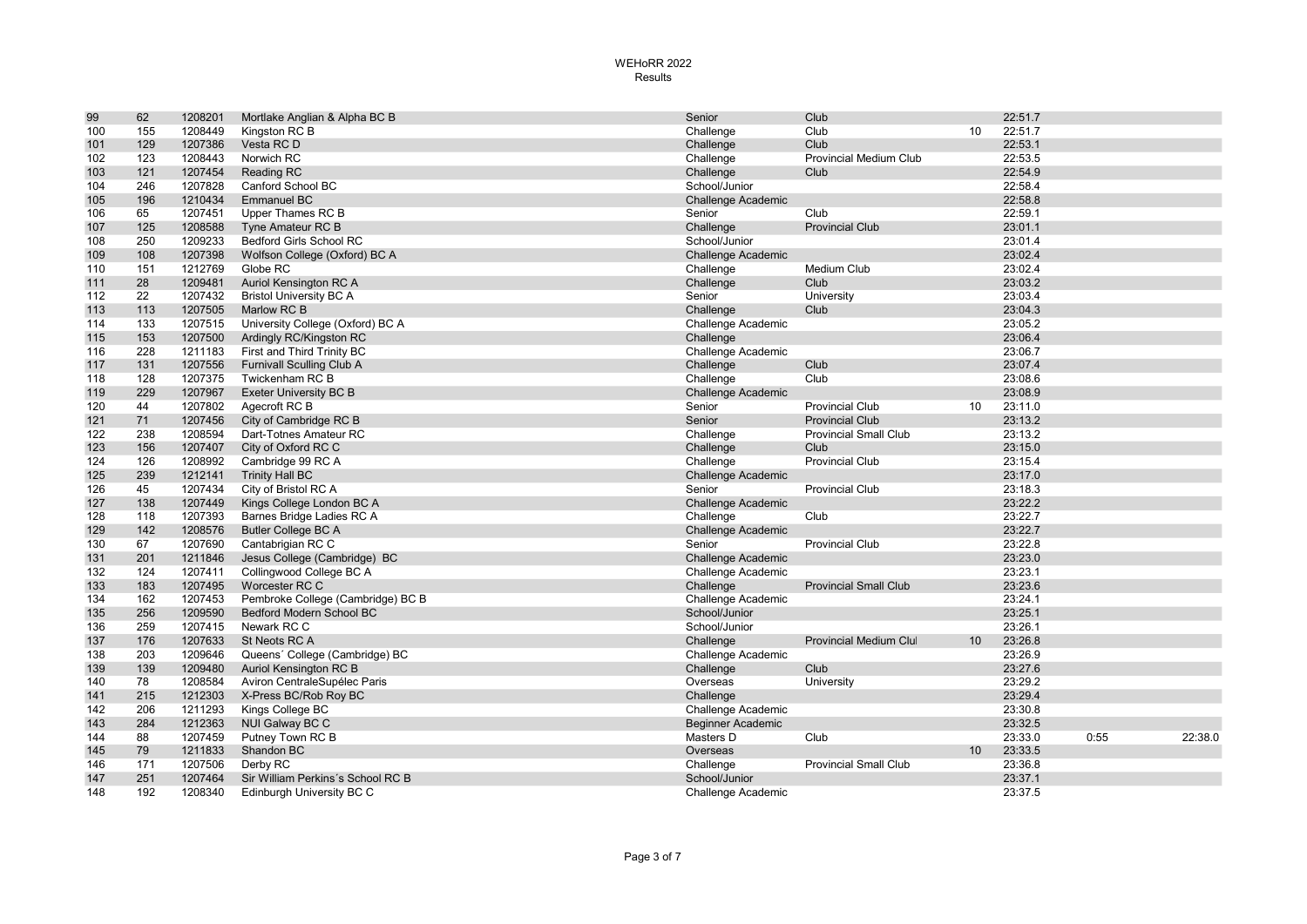| 149 | 197 | 1209451 | Walton RC C                                    | Challenge                 | Club                          |    | 23:37.6 |      |         |
|-----|-----|---------|------------------------------------------------|---------------------------|-------------------------------|----|---------|------|---------|
| 150 | 117 | 1207810 | London RC C                                    | Challenge                 | <b>Medium Club</b>            |    | 23:37.7 |      |         |
| 151 | 277 | 1211792 | Fitzwilliam College BC B                       | <b>Beginner Academic</b>  |                               |    | 23:39.0 |      |         |
| 152 | 212 | 1212310 | Cardiff University RC B                        | Challenge                 |                               |    | 23:39.2 |      |         |
| 153 | 111 | 1207399 | Wolfson College (Oxford) BC B                  | <b>Challenge Academic</b> |                               |    | 23:39.9 |      |         |
| 154 | 241 | 1212308 | Corpus Christi College                         | Challenge                 |                               |    | 23:41.3 |      |         |
| 155 | 287 | 1213000 | <b>Glasgow University BC B</b>                 | <b>Beginner Academic</b>  |                               |    | 23:42.2 |      |         |
| 156 | 159 | 1207783 | Warwick BC                                     | Challenge                 | <b>Provincial Medium Club</b> |    | 23:42.4 |      |         |
| 157 | 233 | 1209843 | Royal Chester RC B                             | Challenge                 | <b>Provincial Medium Club</b> |    | 23:43.9 |      |         |
| 158 | 214 | 1209886 | Army RC/RAF RC                                 | Challenge                 |                               |    | 23:44.2 |      |         |
| 159 | 164 | 1207416 | Oxford Academicals RC B                        | Challenge                 | <b>Medium Club</b>            |    | 23:44.7 |      |         |
| 160 | 150 | 1207422 | Marlow RC C                                    | Challenge                 |                               |    | 23:48.4 |      |         |
| 161 | 55  | 1209327 | <b>St Andrew BC</b>                            | Open                      | <b>Provincial Medium Club</b> |    | 23:50.5 |      |         |
| 162 | 272 | 1209885 | Imperial College BC D                          | Beginner Academic         |                               |    | 23:51.0 |      |         |
| 163 | 234 | 1209367 | Churchill College BC A                         | <b>Challenge Academic</b> |                               |    | 23:51.1 |      |         |
| 164 | 258 | 1207444 | <b>Barn Elms RC</b>                            | School/Junior             |                               |    | 23:52.4 |      |         |
| 165 | 75  | 1208586 | East Anglia University BC A                    | Senior                    | University                    |    | 23:57.6 |      |         |
| 166 | 94  | 1207480 | Broxbourne RC                                  | Masters E                 | <b>Provincial Club</b>        |    | 23:59.0 | 1:18 | 22:41.0 |
| 167 | 190 | 1211165 | Imperial College School Of Medicine BC C       | <b>Challenge Academic</b> |                               |    | 23:59.6 |      |         |
| 168 | 223 | 1208499 | Lea RC C                                       | Challenge                 | Club                          |    | 24:01.3 |      |         |
| 169 | 240 | 1211764 | Caius BC B                                     | <b>Challenge Academic</b> |                               |    | 24:02.2 |      |         |
| 170 | 168 | 1207545 | Christchurch RC                                | Challenge                 | <b>Provincial Small Club</b>  |    | 24:03.3 |      |         |
| 171 | 177 | 1212288 | Leeds University BC B                          | <b>Challenge Academic</b> |                               | 10 | 24:03.9 |      |         |
| 172 | 173 | 1209927 | Castle Dore RC                                 | Challenge                 | <b>Provincial Small Club</b>  | 10 | 24:06.3 |      |         |
| 173 | 219 | 1211886 | Wolfson College (Cambridge) BC                 | <b>Challenge Academic</b> |                               |    | 24:06.9 |      |         |
| 174 | 96  | 1207529 | Medway Towns/Bedford/CSH/Henley/Bewl Bridge RC | Masters E                 |                               |    | 24:08.1 | 1:18 | 22:50.1 |
| 175 | 255 | 1207433 | Kew House School BC                            | School/Junior             |                               |    | 24:09.0 |      |         |
| 176 | 211 | 1207517 | Manchester University BC A                     | Challenge Academic        |                               |    | 24:09.8 |      |         |
| 177 | 186 | 1208288 | St Cuthberts Society BC/Grey College RC        | <b>Challenge Academic</b> |                               |    | 24:10.6 |      |         |
| 178 | 210 | 1207458 | Van Mildert BC                                 | Challenge                 |                               |    | 24:12.3 |      |         |
| 179 | 185 | 1207467 | <b>Trafford RC A</b>                           | Challenge                 | <b>Provincial Small Club</b>  |    | 24:13.5 |      |         |
| 180 | 158 | 1208456 | Lymington Amateur RC                           | Challenge                 | <b>Provincial Small Club</b>  |    | 24:15.7 |      |         |
| 181 | 85  | 1211987 | Champion Of The Thames (Cambridge) RC A        | Open                      | <b>Provincial Medium Club</b> |    | 24:16.0 |      |         |
| 182 | 147 | 1208501 | Lea RC D                                       | Challenge                 | Club                          |    | 24:17.5 |      |         |
| 183 | 24  | 1209887 | Imperial College BC B                          | <b>Challenge Academic</b> |                               |    | 24:18.3 |      |         |
| 184 | 275 | 1207585 | City of Cambridge RC C                         | Beginner                  | <b>Provincial Club</b>        |    | 24:18.5 |      |         |
| 185 | 182 | 1208592 | Abingdon RC                                    | Challenge                 | <b>Small Club</b>             |    | 24:19.3 |      |         |
| 186 | 267 | 1208130 | Vesta RC E                                     | Beginner                  | Club                          |    | 24:21.8 |      |         |
| 187 | 86  | 1207521 | Tees RC/Barnes Bridge Ladies RC                | Masters C                 |                               |    | 24:23.1 | 0:31 | 23:52.1 |
| 188 | 194 | 1207501 | New College BC                                 | Challenge Academic        |                               |    | 24:24.5 |      |         |
| 189 | 265 | 1207395 | Barnes Bridge Ladies RC C                      | Beginner                  | Club                          |    | 24:25.6 |      |         |
| 190 | 97  | 1211760 | Walton RC/Kingston RC                          | Masters E                 |                               |    | 24:27.2 | 1:18 | 23:09.2 |
| 191 | 230 | 1212362 | NUI Galway BC B                                | <b>Challenge Academic</b> |                               |    | 24:28.2 |      |         |
| 192 | 165 | 1207421 | Southampton University BC B                    | Challenge Academic        |                               |    | 24:29.3 |      |         |
| 193 | 298 | 1208382 | Liverpool University BC B                      | Beginner Academic         |                               |    | 24:30.1 |      |         |
| 194 | 95  | 1207503 | Marlow RC E                                    | Masters E                 | Club                          |    | 24:30.3 | 1:18 | 23:12.3 |
| 195 | 149 | 1207387 | <b>Hatfield College BC</b>                     | Open                      | University                    |    | 24:30.5 |      |         |
| 196 | 224 | 1207463 | St Barts & Royal London Hospital BC A          | Challenge Academic        |                               |    | 24:32.2 |      |         |
| 197 | 270 | 1207431 | Southampton University BC C                    | Beginner Academic         |                               |    | 24:34.9 |      |         |
| 198 | 283 | 1207388 | Linacre BC                                     | Beginner Academic         |                               |    | 24:38.7 |      |         |
|     |     |         |                                                |                           |                               |    |         |      |         |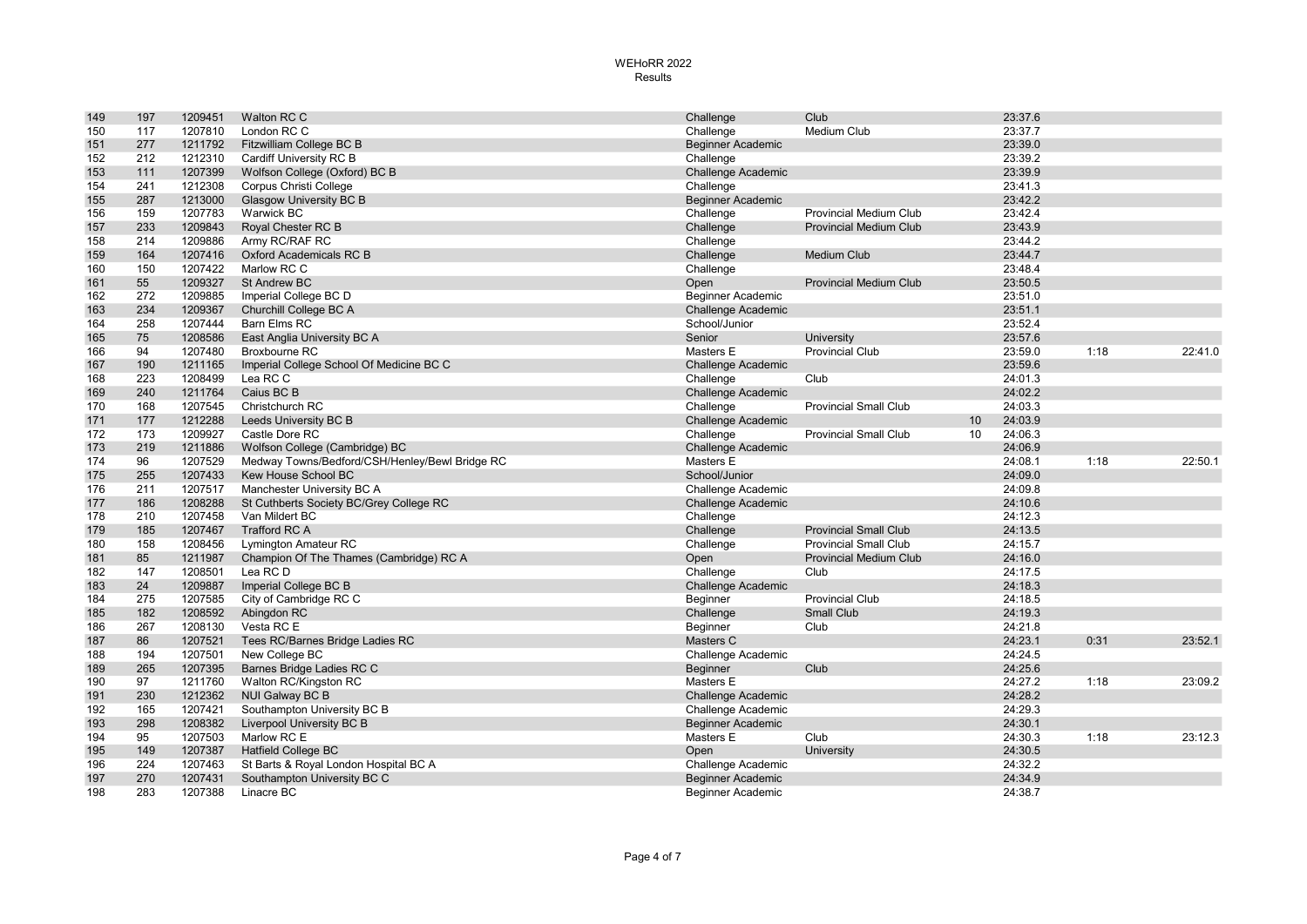| 199 | 294 | 1210370 | Manchester University BC B               | <b>Beginner Academic</b>  |                               |    | 24:38.9 |      |         |
|-----|-----|---------|------------------------------------------|---------------------------|-------------------------------|----|---------|------|---------|
| 200 | 202 | 1209895 | Homerton College BC                      | Challenge Academic        |                               |    | 24:39.0 |      |         |
| 201 | 157 | 1207376 | Twickenham RC C                          | Challenge                 | Club                          |    | 24:40.4 |      |         |
| 202 | 291 | 1207685 | Nottingham University BC D               | Beginner Academic         |                               |    | 24:41.6 |      |         |
| 203 | 288 | 1209873 | Exeter University BC C                   | <b>Beginner Academic</b>  |                               |    | 24:44.7 |      |         |
| 204 | 90  | 1209130 | Walton RC B                              | Masters D                 |                               |    | 24:45.0 | 0:55 | 23:50.0 |
| 205 | 178 | 1209114 | Royal Free & Univ Coll Medical School BC | <b>Challenge Academic</b> |                               |    | 24:45.0 |      |         |
| 206 | 222 | 1209246 | St Edmund Hall BC                        | Challenge                 |                               |    | 24:48.2 |      |         |
| 207 | 280 | 1211279 | Sheffield University RC B                | <b>Beginner Academic</b>  |                               |    | 24:49.2 |      |         |
| 208 | 73  | 1207511 | University of York BC B                  | Senior                    | University                    |    | 24:49.6 |      |         |
| 209 | 180 | 1207379 | Warwick University BC B                  | Challenge Academic        |                               |    | 24:50.6 |      |         |
| 210 | 252 | 1207569 | St Pauls Girls School BC A               | School/Junior             |                               |    | 24:51.5 |      |         |
| 211 | 174 | 1208948 | <b>Bath University BC B</b>              | Challenge                 |                               | 10 | 24:51.6 |      |         |
| 212 | 200 | 1208993 | Cambridge 99 RC B                        | Challenge                 | <b>Provincial Club</b>        |    | 24:51.8 |      |         |
| 213 | 281 | 1212261 | Leeds University BC C                    | <b>Beginner Academic</b>  |                               | 10 | 24:52.8 |      |         |
| 214 | 257 | 1207586 | Kings School Canterbury BC               | School/Junior             |                               |    | 24:53.4 |      |         |
| 215 | 98  | 1207457 | Henley RC D                              | Masters E                 | <b>Medium Club</b>            |    | 24:54.6 | 1:18 | 23:36.6 |
| 216 | 89  | 1207460 | Putney Town RC C                         | Masters D                 | Club                          |    | 24:55.0 | 0:55 | 24:00.0 |
| 217 | 205 | 1212760 | <b>Birmingham University BC B</b>        | <b>Challenge Academic</b> |                               |    | 24:55.8 |      |         |
| 218 | 199 | 1208028 | Grosvenor RC B                           | Challenge                 | <b>Provincial Club</b>        |    | 24:58.0 |      |         |
| 219 | 87  | 1212809 | Leeds RC B                               | Masters C                 | <b>Provincial Small Club</b>  |    | 24:58.8 | 0:31 | 24:27.8 |
| 220 | 273 | 1207507 | Weybridge RC                             | Beginner                  | Medium Club                   |    | 24:59.6 |      |         |
| 221 | 300 | 1211180 | Cardiff University RC C                  | <b>Beginner Academic</b>  |                               |    | 25:00.3 |      |         |
| 222 | 167 | 1207537 | <b>Bristol Ariel RC</b>                  | Challenge                 | Provincial Medium Club        |    | 25:01.9 |      |         |
| 223 | 216 | 1207471 | University College London BC B           | <b>Challenge Academic</b> |                               |    | 25:03.3 |      |         |
| 224 | 278 | 1207729 | University of York BC C                  | <b>Beginner Academic</b>  |                               |    | 25:04.3 |      |         |
| 225 | 104 | 1208182 | <b>Walbrook RC</b>                       | Masters F                 |                               |    | 25:04.7 | 1:45 | 23:19.7 |
| 226 | 264 | 1207516 | University College (Oxford) BC B         | <b>Beginner Academic</b>  |                               |    | 25:05.9 |      |         |
| 227 | 181 | 1207468 | <b>Trafford RC B</b>                     | Challenge                 | <b>Provincial Small Club</b>  |    | 25:07.5 |      |         |
| 228 | 220 | 1209839 | Fulham Reach BC                          | Challenge                 | Small Club                    |    | 25:07.8 |      |         |
| 229 | 172 | 1207601 | Newark RC B                              | Challenge                 | <b>Provincial Medium Club</b> |    | 25:08.0 |      |         |
| 230 | 91  | 1209446 | Monmouth RC                              | Masters D                 | <b>Provincial Small Club</b>  |    | 25:20.4 | 0:55 | 24:25.4 |
| 231 | 166 | 1210838 | John Snow College BC                     | <b>Challenge Academic</b> |                               |    | 25:20.5 |      |         |
| 232 | 175 | 1207396 | Swansea University RC A                  | Challenge Academic        |                               | 10 | 25:21.8 |      |         |
| 233 | 260 | 1209780 | City of Bristol RC D                     | School/Junior             |                               |    | 25:24.9 |      |         |
| 234 | 218 | 1209847 | Putney Town RC E                         | Challenge                 | Club                          |    | 25:27.2 |      |         |
| 235 | 99  | 1207477 | Staines BC A                             | Masters E                 |                               |    | 25:31.6 | 1:18 | 24:13.6 |
| 236 | 274 | 1207381 | Warwick University BC C                  | Beginner Academic         |                               |    | 25:33.4 |      |         |
| 237 | 105 | 1208450 | <b>Tideway Scullers School D</b>         | Masters F                 | Club                          |    | 25:36.2 | 1:45 | 23:51.2 |
| 238 | 295 | 1212692 | Birmingham University BC C               | Beginner Academic         |                               |    | 25:38.1 |      |         |
| 239 | 289 | 1210768 | Kings College London BC B                | Open                      | University                    |    | 25:38.5 |      |         |
| 240 | 103 | 1210669 | Champion Of The Thames (Cambridge) RC B  | Masters F                 | <b>Provincial Medium Club</b> |    | 25:47.3 | 1:45 | 24:02.3 |
| 241 | 297 | 1212805 | <b>Bath University BC C</b>              | Beginner Academic         |                               |    | 25:49.5 |      |         |
| 242 | 266 | 1207418 | Marlow RC D                              | Open                      |                               |    | 25:49.6 |      |         |
| 243 | 92  | 1207577 | Pengwern BC                              | Masters D                 | <b>Provincial Medium Club</b> |    | 25:51.1 | 0:55 | 24:56.1 |
| 244 | 242 | 1209748 | Churchill College BC B                   | Challenge Academic        |                               |    | 25:51.2 |      |         |
| 245 | 301 | 1207475 | University College London BC C           | <b>Beginner Academic</b>  |                               |    | 25:52.8 |      |         |
| 246 | 187 | 1209592 | Castle Semple RC                         | Challenge                 | Provincial Small Club         |    | 25:54.3 |      |         |
| 247 | 209 | 1208385 | <b>Furnivall Sculling Club B</b>         | Challenge                 | Club                          |    | 25:59.5 |      |         |
| 248 | 188 | 1207427 | St Hild & St Bede College BC             | Challenge Academic        |                               |    | 26:07.1 |      |         |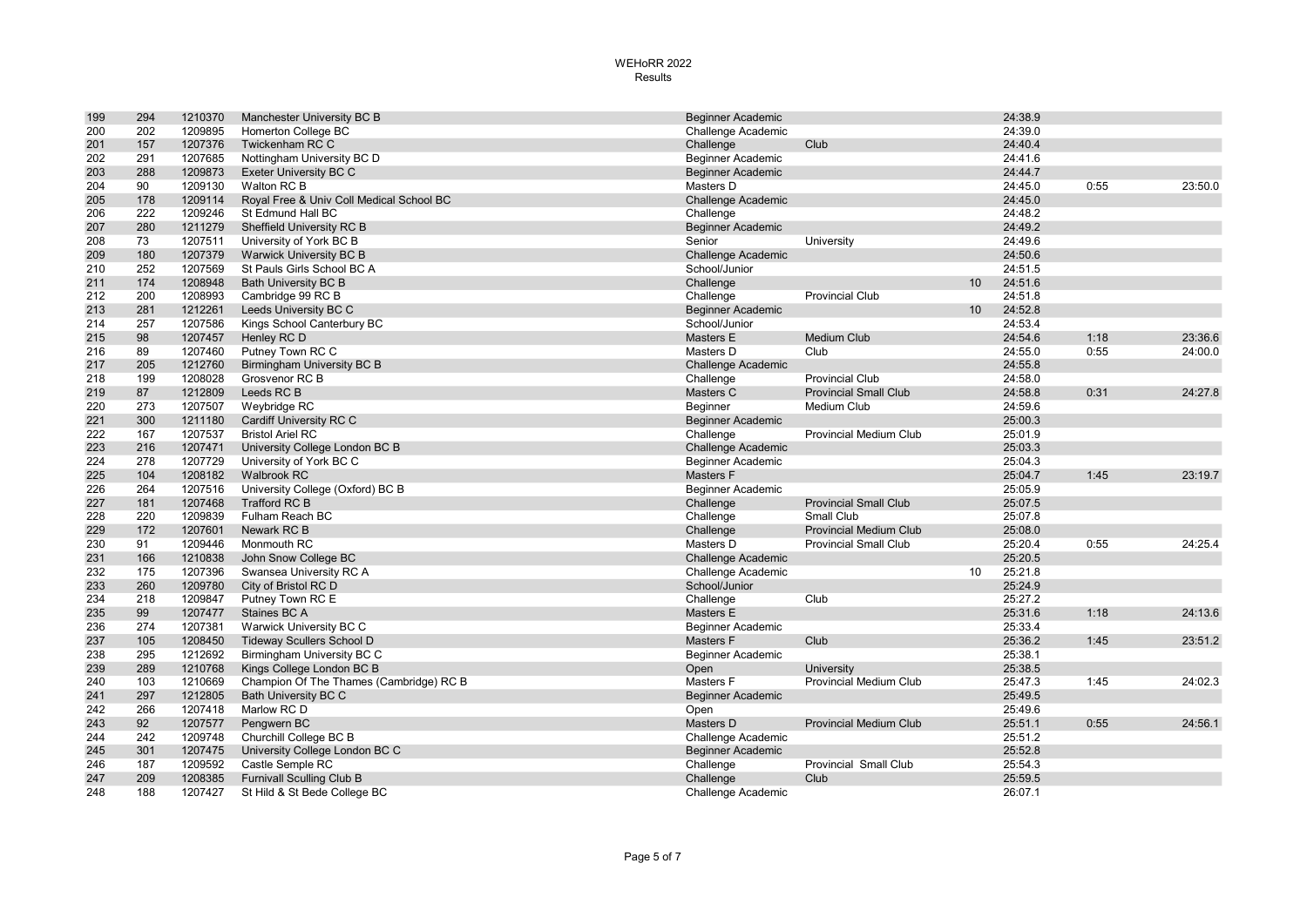| 249 | 93         | 1211431            | Kingston RC A                               | Masters D                 | Club                          | 26:07.2    | 0:55 | 25:12.2 |
|-----|------------|--------------------|---------------------------------------------|---------------------------|-------------------------------|------------|------|---------|
| 250 | 208        | 1207568            | Worcester RC D                              | Challenge                 | <b>Provincial Small Club</b>  | 26:08.0    |      |         |
| 251 | 226        | 1207634            | St Neots RC B                               | Challenge                 | <b>Provincial Medium Club</b> | 26:08.7    |      |         |
| 252 | 170        | 1207414            | Collingwood College BC B                    | Challenge Academic        |                               | 26:11.5    |      |         |
| 253 | 204        | 1209482            | Auriol Kensington RC C                      | Challenge                 | Club                          | 26:12.3    |      |         |
| 254 | 285        | 1209490            | City of Bristol RC C                        | Beginner                  | <b>Provincial Club</b>        | 26:14.7    |      |         |
| 255 | 195        | 1207590            | Ross RC                                     | Challenge                 | <b>Provincial Medium Club</b> | 26:23.2    |      |         |
| 256 | 227        | 1208333            | Agecroft RC C                               | Challenge                 | <b>Provincial Club</b>        | 26:30.4    |      |         |
| 257 | 207        | 1207397            | Swansea University RC/Cardiff City RC       | Challenge                 |                               | 26:36.3    |      |         |
| 258 | 100        | 1207493            | Peterborough City RC                        | Masters E                 | Provincial Medium Club        | 26:37.2    | 1:18 | 25:19.2 |
| 259 | 263        | 1207410            | Oxford Academicals RC C                     | Open                      | <b>Medium Club</b>            | 26:42.3    |      |         |
| 260 | 279        | 1208577            | <b>Butler College BC B</b>                  | <b>Beginner Academic</b>  |                               | 26:43.2    |      |         |
| 261 | 221        | 1207469            | <b>Trafford RC C</b>                        | Challenge                 | <b>Provincial Small Club</b>  | 27:22.5    |      |         |
| 262 | 290        | 1212999            | Twickenham RC D                             | Beginner                  | Club                          | 27:34.1    |      |         |
| 263 | 235        | 1207555            | <b>London Otters RC</b>                     | Challenge                 | <b>Small Club</b>             | 28:02.7    |      |         |
| 264 | 101        | 1208510            | Worcester RC B                              | Masters E                 | <b>Provincial Small Club</b>  | 28:39.3    | 1:18 | 27:21.3 |
| 265 | 292        | 1207476            | University College London BC D              | <b>Beginner Academic</b>  |                               | 28:50.5    |      |         |
| 266 | 286        | 1211278            | Sheffield University RC C                   | <b>Beginner Academic</b>  |                               | 28:52.8    |      |         |
|     | 57         | 1209234            | Thames RC C                                 | Time Only                 |                               | 21:25.4    |      |         |
|     | 64         | 1207436            | City of Bristol RC B                        | <b>Time Only</b>          |                               | 21:44.4    |      |         |
|     | 61         | 1209235            | Thames RC D                                 | <b>Time Only</b>          |                               | 21:55.3    |      |         |
|     | 135        | 1207579            | Nottingham University BC B                  | Time Only                 |                               | 22:32.1    |      |         |
|     | 110        | 1207392            | Barnes Bridge Ladies RC B                   | <b>Time Only</b>          |                               | 23:14.4    |      |         |
|     | 184        | 1211171            | Cantabrigian RC D                           | Time Only                 |                               | 23:31.3    |      |         |
|     | 237        | 1211909            | Hughes Hall BC                              | Time Only                 |                               | 23:56.0    |      |         |
|     | 163        | 1207429            | <b>Bristol University BC B</b>              | Time Only                 |                               | 24:00.3    |      |         |
|     | 84         | 1208507            | Twickenham RC E                             | Time Only                 |                               | 25:31.5    |      |         |
|     | 225        | 1207447            | <b>Hertford College BC</b>                  | Challenge Academic        |                               | <b>DNF</b> |      |         |
|     | 39         | 1210180            | Grosvenor RC A                              | Senior                    | <b>Provincial Club</b>        | <b>DNS</b> |      |         |
|     | 43         | 1208498            | Lea RC B                                    | Challenge                 | Club                          | <b>DNS</b> |      |         |
|     | 49         | 1207420            | Headington School Oxford BC B               | School/Junior             |                               | <b>DNS</b> |      |         |
|     | 51         | 1212808            | Oxford University Womens BC A               | Open                      | University                    | <b>DNS</b> |      |         |
|     | 76         | 1212128            | Magdalene BC                                | Senior                    | University                    | <b>DNS</b> |      |         |
|     | 83         | 1210547            | Thames RC F                                 | Masters C                 | Club                          | <b>DNS</b> |      |         |
|     | 137        | 1211280            | Sheffield University RC A                   | <b>Challenge Academic</b> |                               | <b>DNS</b> |      |         |
|     | 140        | 1207439            | Sons of the Thames RC                       | Challenge                 | <b>Medium Club</b>            | <b>DNS</b> |      |         |
|     | 146        | 1208837            | Staines BC B                                | Challenge                 | <b>Medium Club</b>            | <b>DNS</b> |      |         |
|     | 160        | 1207684            | Nottingham University BC C                  | Challenge Academic        |                               | <b>DNS</b> |      |         |
|     | 161        | 1207750            | Newcastle University BC D                   | Open                      |                               | <b>DNS</b> |      |         |
|     | 169        | 1207706            | Jesus College (Oxford) BC                   | Challenge Academic        |                               | <b>DNS</b> |      |         |
|     | 198        | 1209397            | Fitzwilliam College BC A                    | <b>Challenge Academic</b> |                               | <b>DNS</b> |      |         |
|     | 213        | 1209636            | <b>Lincoln Rowing Centre</b>                | Challenge                 | <b>Provincial Small Club</b>  | <b>DNS</b> |      |         |
|     | 217        | 1209032            | University College (Durham) BC              | <b>Challenge Academic</b> |                               | <b>DNS</b> |      |         |
|     | 231        | 1207465            | St Barts & Royal London Hospital BC B       | Challenge Academic        |                               | <b>DNS</b> |      |         |
|     | 232        | 1208961            | St Mary's College BC                        | <b>Challenge Academic</b> |                               | <b>DNS</b> |      |         |
|     | 236        | 1211847            | Lady Margaret BC                            | Challenge Academic        |                               | <b>DNS</b> |      |         |
|     | 262        | 1207401            |                                             |                           |                               | <b>DNS</b> |      |         |
|     |            |                    | Wolfson College (Oxford) BC C               | <b>Beginner Academic</b>  |                               | <b>DNS</b> |      |         |
|     | 268<br>269 | 1207430<br>1208135 | <b>Bristol University BC C</b><br>Vesta RCF | <b>Beginner Academic</b>  | Club                          | <b>DNS</b> |      |         |
|     |            |                    |                                             | Beginner                  |                               |            |      |         |
|     | 271        | 1207403            | City of Oxford RC D                         | Beginner                  | Club                          | <b>DNS</b> |      |         |
|     | 282        | 1213001            | Glasgow University BC C                     | <b>Beginner Academic</b>  |                               | <b>DNS</b> |      |         |